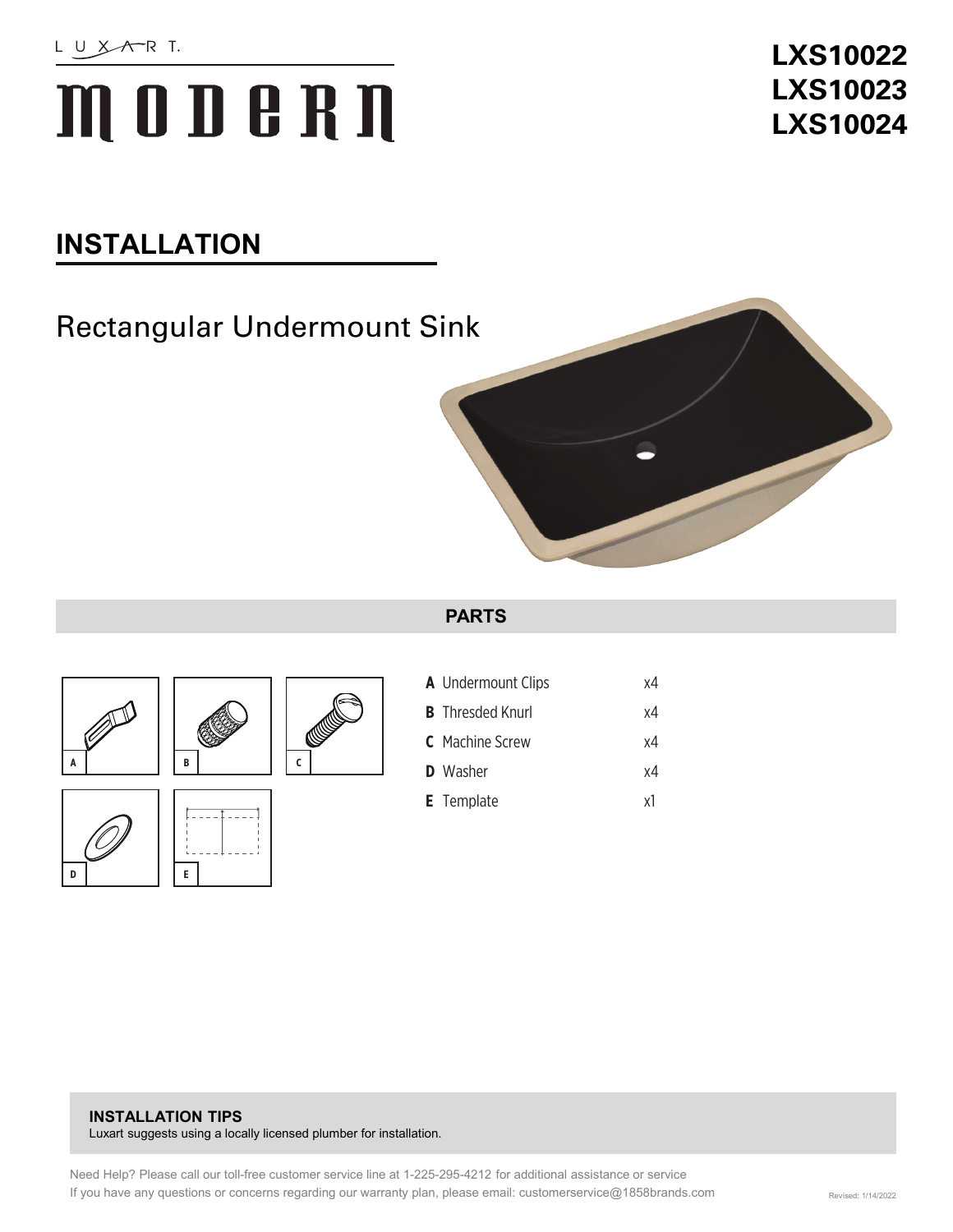## **LXS10022 LXS10023 LXS10024**

### **Installation**

1. Check the desired placement of the lavatory sink and allow space for faucet and plumbing installation. Carefully position and trace the template on the countertop as directed on the template **(FIGURE 1)**. Mark the faucet hole center line on the countertop in relation to the center of the drain hole **(FIGURE 2).** 

**Note:** It is recommended that cutouts in marble or stone countertops be made by a professional

2. Using the template as a guide, mark the four-hole locations for the mounting hardware underneath the countertop. Using a  $\frac{5}{16}$ " diamond bit, drill a ½" deep hole in each location. Clean the holes and apply quick set epoxy. Place one threaded knurl into each hole and allow to cure for the amount of time required according to the epoxy manufacturer's directions **(FIGURE 3).**

**Note**: It is recommended this be done by a professional for marble and granite countertops.

3. Make sure the surface to be sealed is clean, dry, soap free, oil free, and grease free. Apply a continuous bead of quality sealant around the top side of the sink rim near the edge **(FIGURE 4).**

**Note:** It is recommended to practice the proper positioning two or three times before applying sealant.

4. With the countertop positioned upside-down, center the sink over the cutout. Firmly press the sink onto the countertop, and immediately wipe off excess sealant. Attach the undermount clips to the threaded knurl in the countertop using the machine screws and washers to hold sink in place **(FIGURE 5).** Allow the sealant to set for 30 minutes before proceeding. Flip the countertop right-side up and install it onto the cabinet.